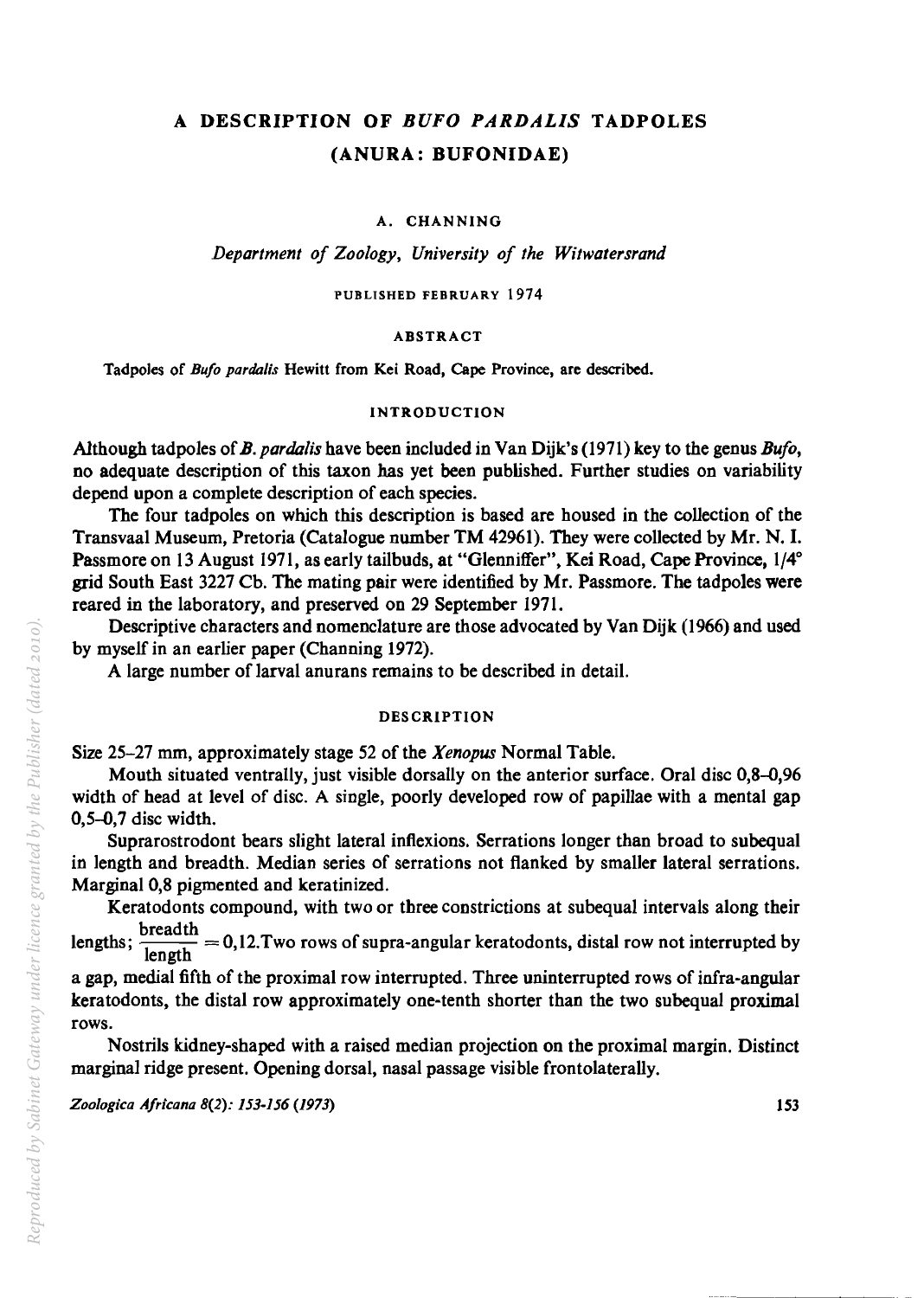

FIGURE 1

Dorsal, ventral and lateral views of a *Bufo pardalis* tadpole to show the extent of pigmentation.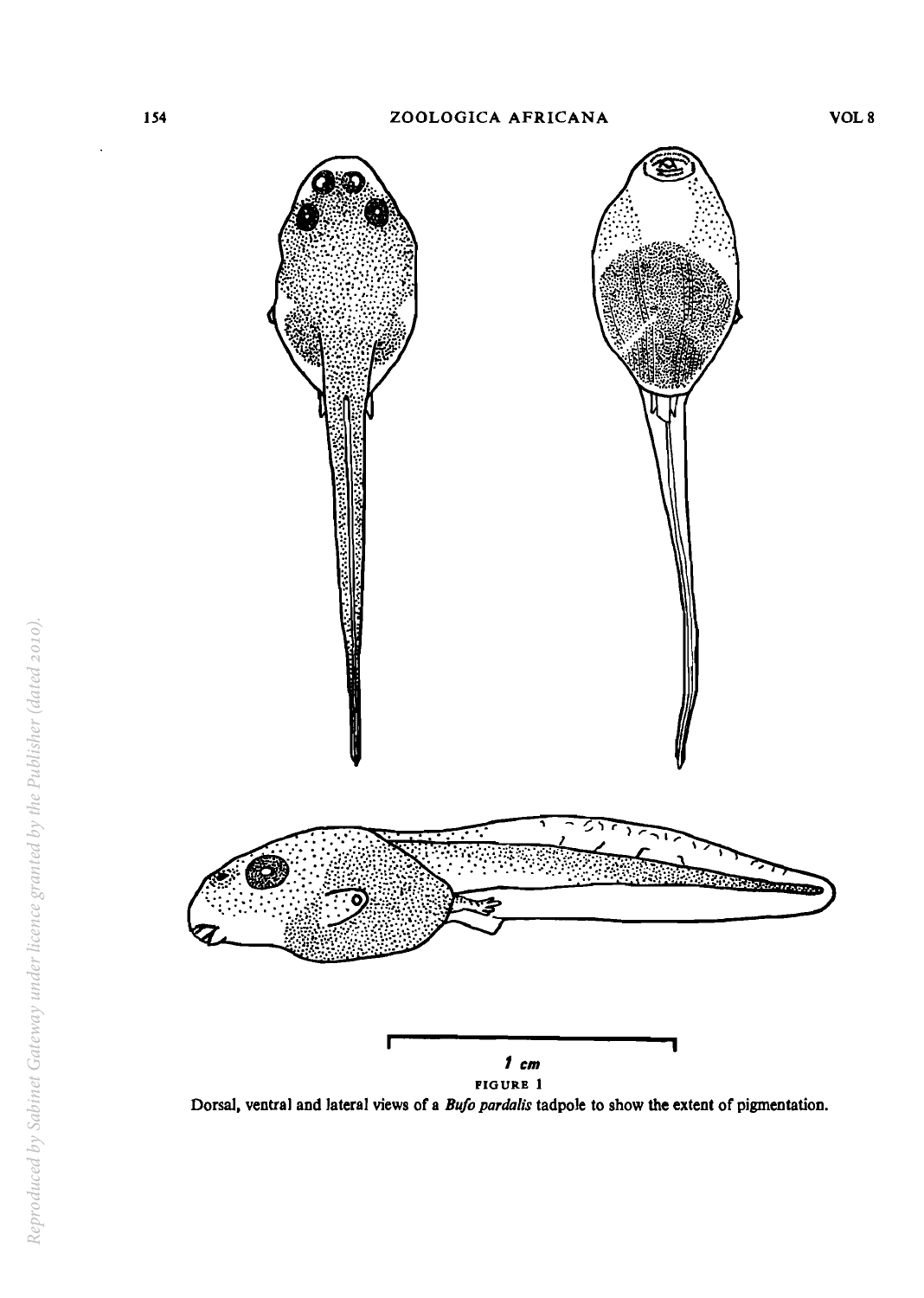Internarial ratio:  $\frac{\text{width of nostril}}{\text{internal distance}} = 0.28-0.5.$ 

Longitudinal position of nostrils:  $\frac{\text{rostronsal distance}}{\text{orbitonasal distance}} = 1,85-2,24.$ 

Orbitonasalline not visible. Pineal spot a light region.

Extra-ocular proportion:

width of head minus distance between lateral limits of eyes  $= 0,36-0,5.$  distance between lateral limits of eyes

Spiracle single, sinistral, visible dorsally and ventrally, situated 0,58-0,68 posteriorly along trunk. Spiracular tube not visible. Opening constricted, subcircular, visible laterally. Vent basicaudal, opening flattened, medial, marginal, and pointing dextrally.

Vent ratio:  $\frac{\text{proctodaeal tube length}}{2.0-2.74}$ I, opening flattened, medial, marginal, and pointi<br>ent ratio:  $\frac{\text{proctodaal tube length}}{\text{vent width}} = 2.0 - 2.74.$ 

Tail height subequal, to less than trunk height. Tip rounded. Maximum height of dorsal fin occurs 0,46 posteriorly along tail. Ventral fin subuniform in height. Fins do not originate in fleshy crests. Tail euthyoural, axis extrapolated anteriorly passes through dorsal half of eye.

 $\tan \theta$  length  $= 1,51-1,75$  (n = 3). length of head and trunk height of caudal muscles at base of tail  $= 0, 3-0, 37$ .<br>height of trunk

Dorsal pigmentation dark brown. Eyes darkly pigmented. Circumnasal area darkly pigmented. Ventral surface darkly pigmented over abdomen, lightly pigmented anteriolaterally. No pigment posterior to oral disc. Laterally the abdomen is darkly pigmented, with a lighter region extending anteriorly over the dorsal surface. Almost no pigment posterior to oral disc. Tail uniformly pigmented, except for the anterior ventral third. Ventral fin unpigmented, dorsal fin pigmented in an irregular fashion (Fig. 1).

# ACKNOWLEDGEMENTS

I am grateful to Mr. N. I Passmore for the opportunity to describe these tadpoles.

# **REFERENCES**

CHANNING, A. 1972. A description of *Bufo pusillus* tadpoles (Anura: Bufonidae). *Ann. Natal Mus.* 21: 509-511.